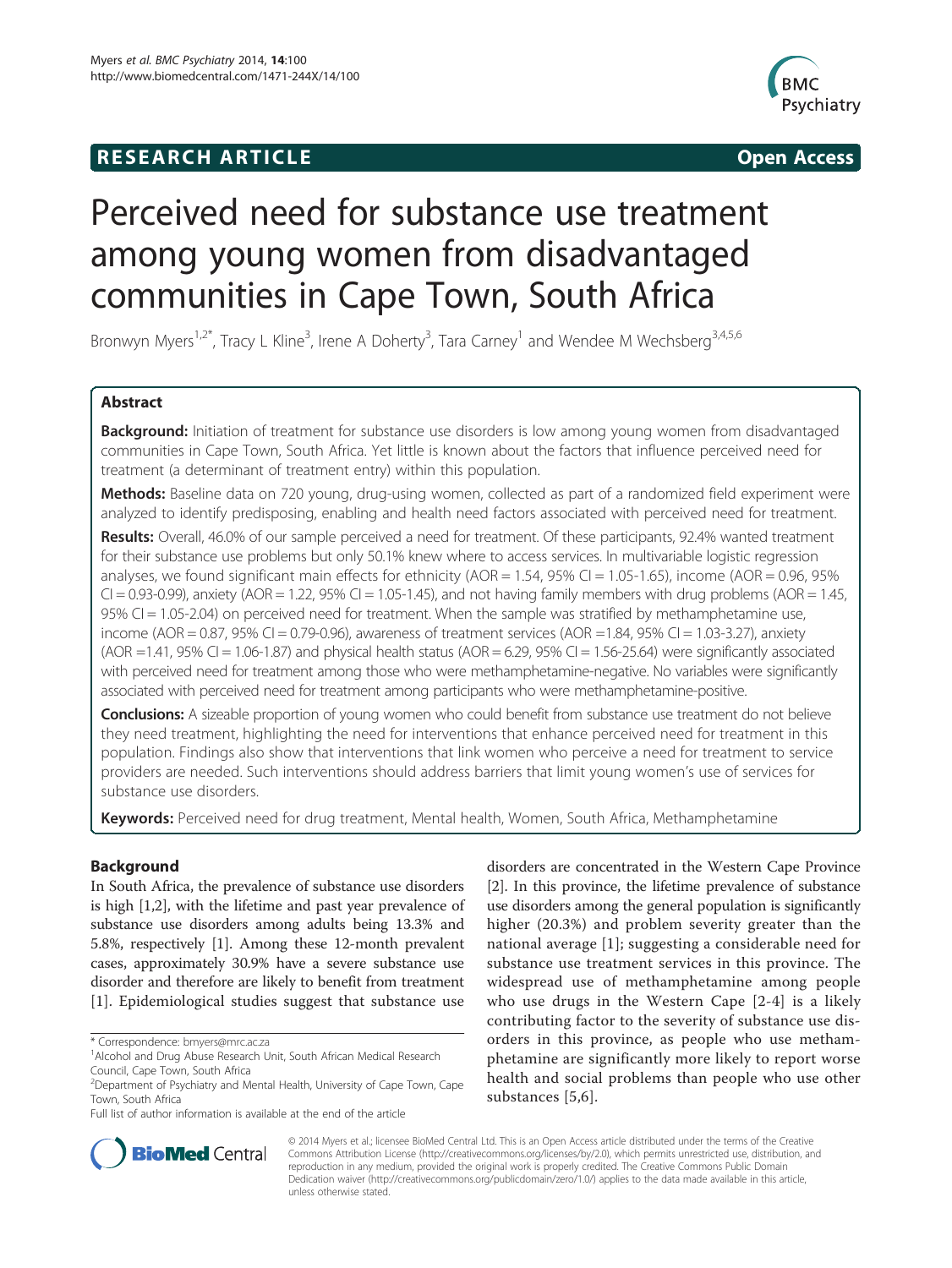Even though evidence-based treatment programs are available in the Western Cape [\[7\]](#page-8-0), only a small proportion of people with substance use disorders in this province ever receive treatment [\[8,9](#page-8-0)]. Women from disadvantaged communities are significantly less likely than men to obtain treatment for these disorders, even when the severity of their drug problems is comparable [\[5,10](#page-8-0)]. While systemic and structural barriers to accessing treatment have been identified among women from impoverished communities in the Western Cape [[11,12\]](#page-8-0), these barriers do not fully account for why poor substance-using women fail to utilize available services. Failure to perceive a need for treatment, a key determinant of health services use [\[13](#page-8-0)] and a necessary step in the process of changing addictive behaviors [\[14](#page-8-0)], may contribute to the poor uptake of treatment for substance use disorders by vulnerable women. Perceived need for treatment is often low among people with substance use disorders [\[15\]](#page-8-0), including poor South African women [\[9,16,17](#page-8-0)]. One study reported that only 39.8% of women who met DSM-IV criteria for a current substance use disorder perceived a need for treatment [[17\]](#page-8-0). As people who perceive a need for treatment are more likely to initiate treatment and have better substance use outcomes than those who do not think treatment is necessary [[15,18](#page-8-0)-[20\]](#page-8-0), helping substance-using women recognize a need for treatment may be an important focus for interventions directed at improving treatment initiation among disadvantaged women.

Nationally representative surveys of substance use in the United States (US) have identified correlates of perceived need for treatment that deepen our understanding of the characteristics of people who may benefit from interventions to improve perceived need for treatment. These studies found that socio-demographic factors such ethnicity (not white) [\[15,21](#page-8-0),[22\]](#page-8-0), marital status (being unmarried) [[15,21,23](#page-8-0)], age (being older) [[21\]](#page-8-0), and education (higher education) [[24\]](#page-8-0) were associated with increased odds of perceiving a need for treatment. In addition, having a poorer physical [[21,23](#page-8-0)] and mental health status [[15,21-23](#page-8-0)], greater alcohol [\[15,22](#page-8-0)] and drug use [\[15,18\]](#page-8-0) problem severity, greater functional and social impairment [\[18,23](#page-8-0)] and more emotional support [[24\]](#page-8-0) increased the likelihood of perceiving a need for treatment. People with stimulant use disorders were also more likely to perceive a need for treatment than people with other types of substance use disorders [\[15\]](#page-8-0). Finally, prior substance use treatment and having a family history of substance use disorders has also been positively associated with perceived need for substance use treatment [\[15,18](#page-8-0),[22](#page-8-0)].

While these studies provide insights into factors associated with perceived need for substance use treatment in the US, it is unclear whether these correlates are relevant for low- and middle-income countries, such as South Africa. Furthermore, research on this topic has largely

examined correlates of perceived need for treatment among populations undifferentiated by gender, with no studies investigating factors associated with perceived need for treatment among women specifically. These knowledge gaps are cause for concern as they limit our ability to identify women who may benefit most from interventions that enhance perceived need for substance use treatment.

As a first step to addressing this gap, we explored the correlates of perceived need for substance use treatment among young, drug-using women from Cape Town, South Africa. The Behavioral Model of Health Services Utilization (BHSU) [\[13](#page-8-0)] was the theoretical basis for the study and guided variable selection. Although the BHSU was originally developed to understand health services utilization [[8,13](#page-8-0)], it has also been used to predict perceived service need [\[25,26](#page-8-0)]. According to the BHSU, perceived need is a function of the separate and combined influence of predisposing factors (e.g. demographic, attitudinal-belief variables), enabling conditions that encourage the person to perceive a need for services (e.g. income, relationship status, awareness of services, and social support), and health needs (e.g. physical and mental health status and functional impairment) [[13,25,26\]](#page-8-0). Using this framework, this study aimed to identify the profile of variables associated with perceived need for treatment among young substanceusing women from disadvantaged communities in Cape Town, South Africa. As methamphetamine use is highly prevalent among young women from these communities [[3,4\]](#page-8-0) and because people who use methamphetamine report greater physical and mental health problems and less social support relative to people who use other types of substances [[3-6\]](#page-8-0), we hypothesized that there might be differences in the pattern of correlates associated with perceived need for treatment among young women with and without recent methamphetamine use. As a result, we also compared and contrasted the profile of variables associated with perceived need for treatment among young women with and without recent methamphetamine use.

#### Methods

#### Study design, participants and procedures

In this article, we report on the baseline characteristics of 720 women recruited into a community-based randomized field experiment of an HIV risk-reduction intervention for subtance-using women, known as the Western Cape Women's Health CoOp (WHC). Participant recruitment started in September 2008 and 12-month follow-up ended in January 2012 [[27](#page-8-0)].

Eligible participants were sexually active heterosexual women between 18 and 33 years of age, living in one of the study's target communities, who had used at least two substances (one of which could be alcohol) at least once a week for the past three months, and who had not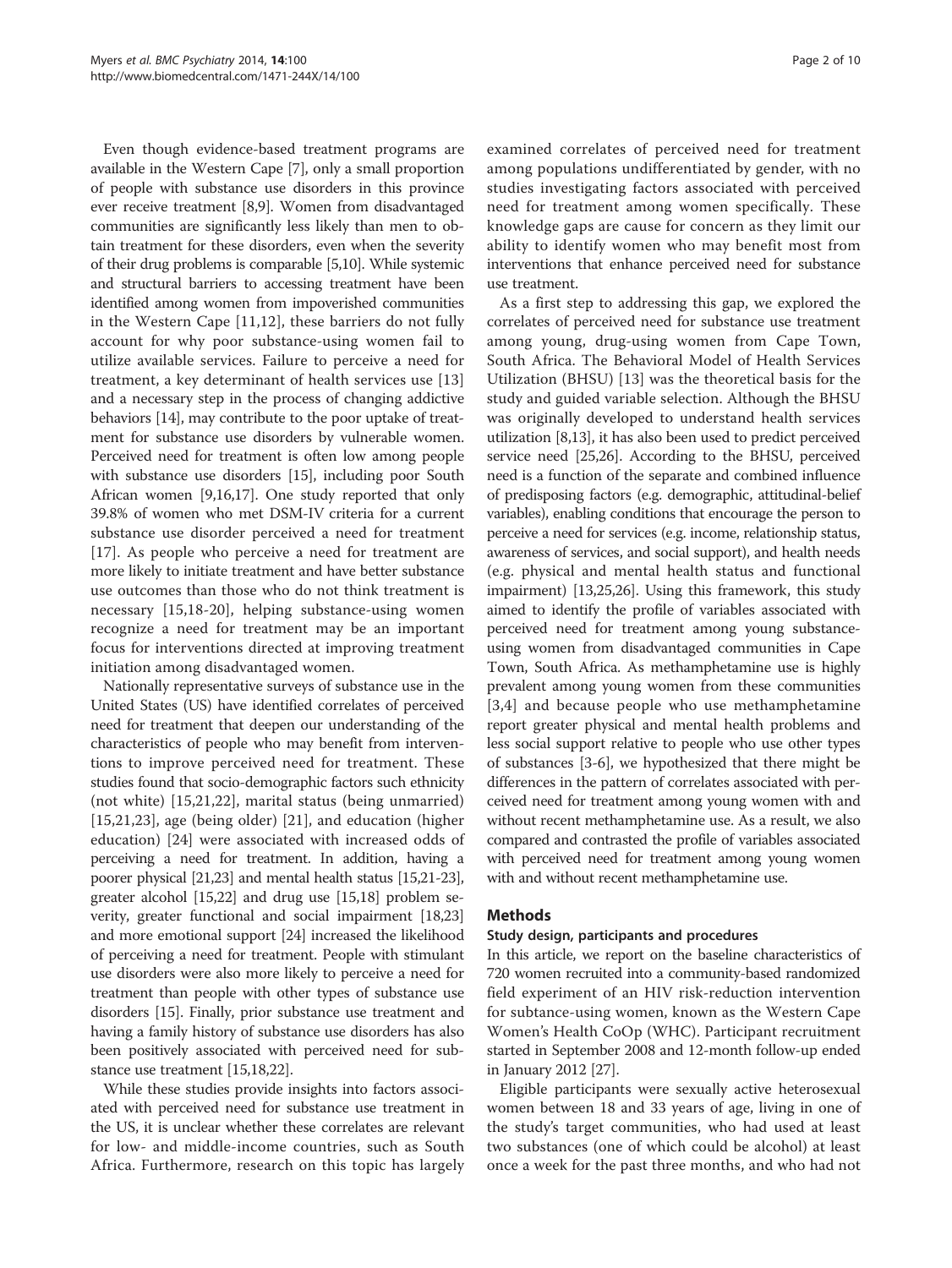participated in the Women's Health CoOp pilot or formative studies [[28](#page-8-0)]. We decided to recruit women between 18 and 33 years of age as South African women in this age range are most-at-risk for acquiring HIV and we were interested in recruiting women who would benefit most from a targeted HIV prevention program [\[27](#page-8-0)]. To be selected as a target community, areas had to be located around Cape Town's international airport and be recognized as a disadvantaged, low-income area by the provincial authority responsible for social welfare and community upliftment programs [\[29\]](#page-9-0). We used a rigorous sampling strategy in which all 15 disadvantaged communities in this region were selected as target communities. To ensure balanced recruitment, population estimates were used to calculate desired sampling targets for each of the selected areas [[27](#page-8-0)].

As the target population for this study is generally difficult to reach, trained outreach workers used standard street outreach techniques (such as distributing marketing materials in places frequented by our target population and visiting these areas regularly to build trust and rapport with community members) to identify potential participants. Outreach workers were lay health workers who resided in similar communities, all of whom had experience in community-based recruitment for mental health studies. These staff approached adult women in the communities of interest, described the study, and requested verbal permission to screen them for potential study eligibility [\[4,27\]](#page-8-0). Once we had built trust and rapport with community members, we had little difficulty in recruiting women to participate in the study, largely because substance use is normalized and occurs in public spaces in many of the communities we recruited from [\[30\]](#page-9-0). Eligible women who were interested in the study were given an appointment for an intake interview and were also asked to refer women similar to themselves to the outreach workers for eligibility screening. At the intake appointment, women were rescreened and women who remained eligible were enrolled only after providing written informed consent to participate in the study. Once enrolled, an interviewer administered the baseline questionnaire by using computer-assisted personal interviewing (CAPI) and conducted biological testing for pregnancy, HIV, and recent drug use. All assessments occurred in English, with field staff able to translate questions where needed. Participants received refreshments and a grocery voucher valued at ZAR 40 (approximately \$6 at the time of the study) for their time. Further detail on the design and procedures of this experiment are provided elsewhere [[27](#page-8-0)].

## Measures

A modified Revised Risk Behavior Assessment (RRBA), adapted for use in the Western Cape [\[31\]](#page-9-0), was used to collect baseline information. The RRBA collects self-report

information on socio-demographic characteristics, health knowledge, substance use and readiness for treatment (including perceived need for drug treatment), sexual risk behaviors, power and empowerment, conflict and victimization, physical and mental health, and need for health and other services. For this paper, our outcome variable of interest was perceived need for drug treatment. To address our study aims, we explored associations between this outcome variable and various predisposing, enabling and health need variables.

#### Perceived need for drug treatment

The main outcome variable for this paper is perceived need for substance use treatment. Specifically, participants were asked about whether or not they thought they needed treatment now. This item had a yes/no response option and was part of an assessment of readiness to change. In addition, participants who perceived a need for treatment were asked whether they wanted to go to treatment. Those who wanted to go to treatment were asked whether they wanted to go to treatment within the next 30 days, between 30 days and six months or after more than six months.

#### Predisposing factors

Predisposing factors included race/ethnicity, specifically whether the participant self-identified as Black African, "Coloured", White, or Asian/Indian; age; and education (whether or not the person had completed high school); all of which have been associated with perceived need for treatment in the literature. In South Africa, the term "Coloured" is an officially accepted descriptor of race/ ethnicity and describes people of mixed race ancestry who belong to a unique ethnic group in South Africa with their own language and cultural traditions.

#### Enabling factors

Enabling factors included income in last 30 days (in ZAR) and relationship status. For relationship status, participants were asked to indicate whether or not they were single, were involved in a relationship but were not living with their partner, or were married and/or living with their partner. Other enabling factors of interest included whether the participant had ever received treatment for a substance use disorder whether the participant had family members with drug problems, and whether the participant was aware of where to go for substance use treatment. These items all had yes/no response options.

#### Health need variables

We examined physical and mental health status, both of which have been associated with perceived need for substance use treatment in the literature. Participants were asked to rate their current physical health status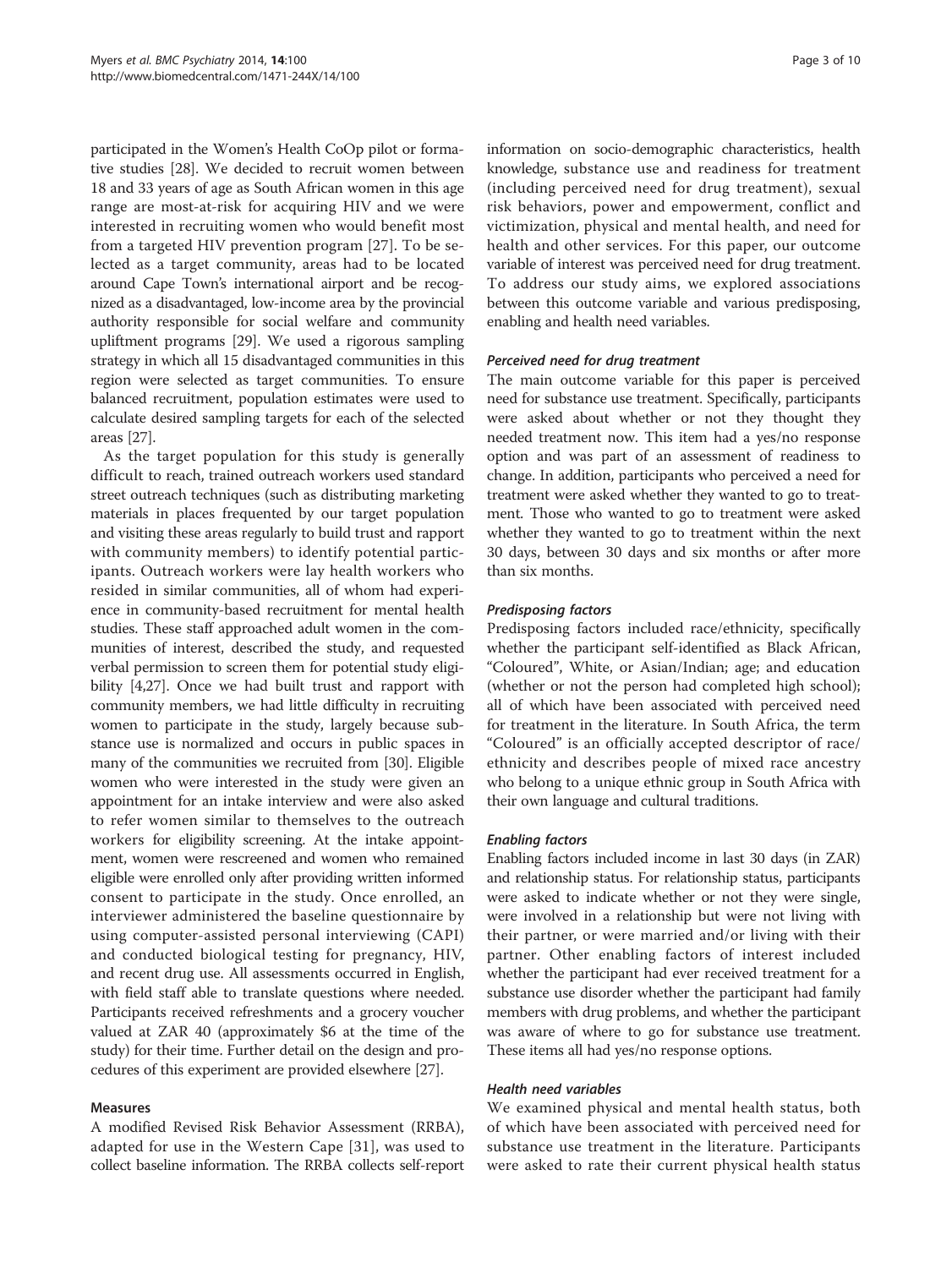as poor or good. We also examined two aspects of psychological distress: depression and anxiety. We used the Center for Epidemiological Studies Depression (CES-D) scale to measure symptoms of depression. This scale consists of 20 items which are rated on a four-point Likert scale with responses ranging from 0 (No symptom presence) to 3 (Symptoms are present most or all of the time). Composite scale scores range from 0 to 60, with a score of 16 or higher signifying clinically meaningful depression [[32](#page-9-0)]. Among different populations, the CES-D has shown acceptable psychometric properties [[33](#page-9-0)] and has been validated for use in South Africa [\[34\]](#page-9-0). This study obtained a Cronbach's alpha coefficient of 0.89 for the CES-D. We used the seven-item Texas Christian University (TCU) anxiety scale, purposefully developed for use among substance-using populations, to assess symptoms of anxiety. For this scale, items are rated on a five-point Likert scale, with responses ranging from 1 (Disagree strongly) to 5 (Agree strongly). Composite scores range from 7 to 35, with higher scores indicating more symptoms of anxiety. Prior research with substance-using populations [\[35,36](#page-9-0)], including South African drug using populations [\[8](#page-8-0)-[11](#page-8-0)] has indicated that the TCU anxiety scale has good reliability and validity. This study obtained a Cronbach's alpha coefficient of 0.80 for this scale.

## Methamphetamine use

We further investigated how methamphetamine use related to perceived need for treatment. Recent drug use was assessed through biological testing. The Reditest drug test (Redwood Toxicology Laboratory) was used to test participants' urine samples for the use of methamphetamine, cocaine, opiates, and THC (cannabis) in the past 72 hours. For this paper, we report on the biological results for methamphetamine use which were used to stratify the sample.

## Ethics statement

Ethics approval was granted by the Institutional Review Boards of RTI International and Stellenbosch University's Faculty of Health Sciences. The trial (on which this study is based) is registered on ClinicalTrials.gov (Trial Registration Number: NCT00729391).

## Statistical analyses

Missing data was dealt with through list-wise deletion of cases with missing observations on our variables of interest. Our final analytical sample comprised 719 cases (of a possible 720). We performed tabular and other descriptive analyses on all data. Chi-square tests of association were used to examine associations between methamphetamine use and the categorical variables and independent sample t-tests were used to compare the methamphetamine use groups on continuous variables. Next, simple and multiple logistic regression analyses were conducted to examine unadjusted and adjusted associations between perceived need for treatment and various predisposing, enabling and health need variables for the overall sample. All covariates were entered into the multiple logistic regression analyses. As we were interested in whether the profile of factors associated with perceived need for drug treatment varied by subgroups of substance use, we then stratified the sample by recent methamphetamine use. The size of the associations between the covariates and perceived need for drug treatment were then re-estimated via separate multiple logistic regression analyses for the sub-samples of individuals who tested positive and negative for methamphetamine use. The results of these regression models were reported as odds ratios (ORs) with 95% confidence intervals (95% CI). All statistical analyses were conducted using SPSS 21 (Chicago, Il).

## Results

Of the 1098 women screened for eligibility, 247 did not meet the study's inclusion criteria and another 131 did not wish to participate in the study. Women who did not want to participate reported that they did not have time to participate in the study, were concerned that fieldworkers were social workers and could remove children from their care, and felt that their drug use was not problematic.

## Sample description

The sample was comprised entirely of Black African (44.9%) and Coloured women (55.1%). Of the Coloured participants, 82.6% tested positive for recent methamphetamine use compared to 36.5% of Black African participants ( $p < 0.001$ ). In addition, women who tested positive for methamphetamine were somewhat older (mean age of 23.5 versus 22.6 years,  $p = 0.004$ ), had higher monthly incomes (R304.2 versus R211.4,  $p = 0.009$ ) than women who tested negative for methamphetamine (Table [1](#page-4-0)). For the overall sample, the mean CES-D score was 26.0  $(SD = 12.3)$ , considerably higher than the cut-off score of 16 used to signify clinically meaningful depression [[28](#page-8-0)]. The mean CES-D ( $p \text{ <0.001}$ ) and TCU anxiety ( $p \text{ <0.001}$ ) scores were significantly higher among women who tested positive versus those who tested negative for methamphetamine (Table [1](#page-4-0)). Overall, 12.4% of the sample reported poor physical health; women who tested positive for methamphetamine were more likely to report poor physical health than those who tested negative ( $p < 0.001$ ; Table [1\)](#page-4-0).

Less than half (46.0%) of the sample reported a need for drug treatment, with no significant differences found between women who tested positive versus those who tested negative for methamphetamine (Table [1\)](#page-4-0). Of the participants who conveyed the need for treatment, 92.4%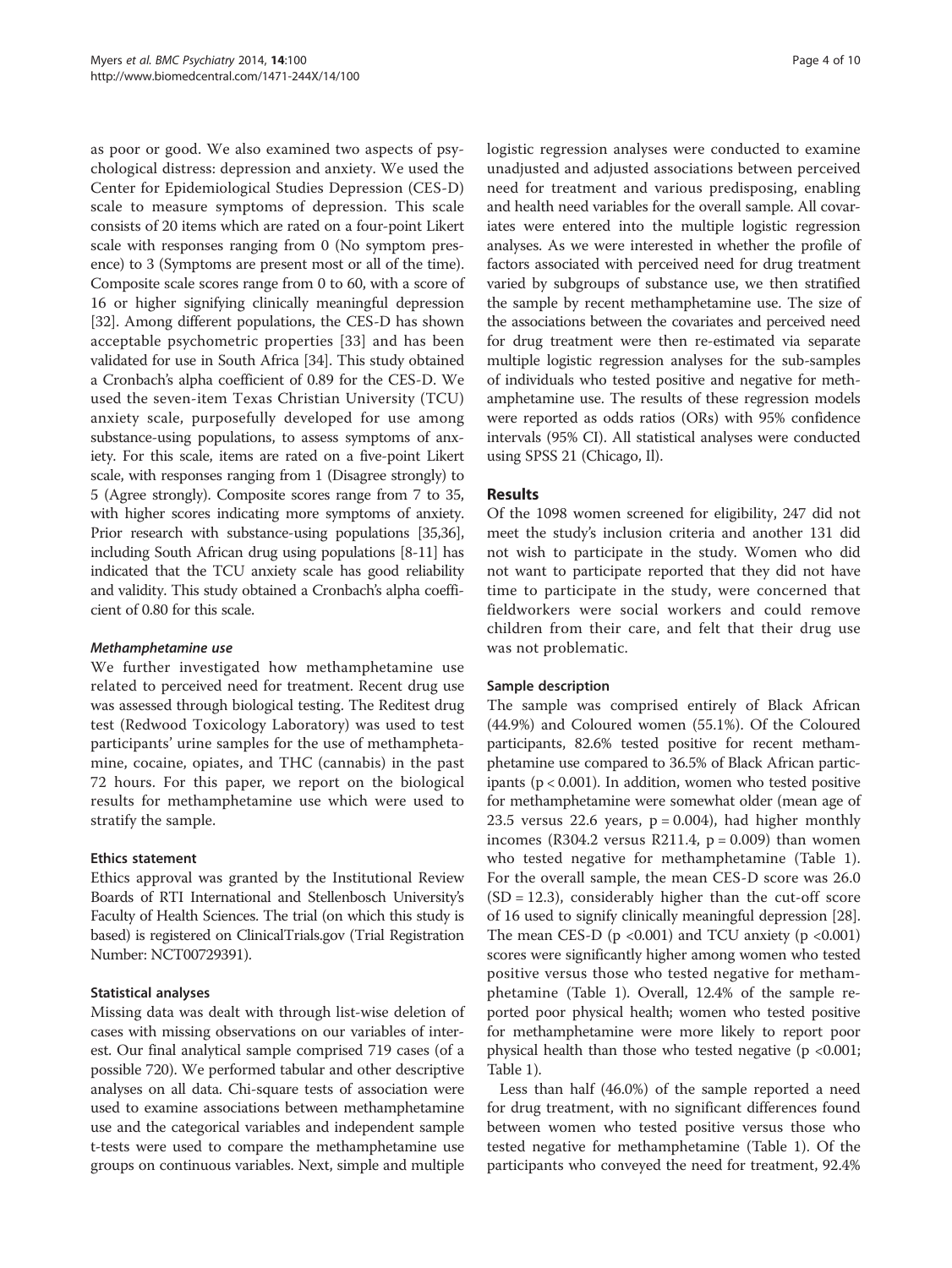| Variable                                              | <b>Total</b>  | Methamphetamine<br>positive $(N = 445)$ | Methamphetamine<br>negative $(N = 274)$ | $x^2/t$ (df) | $\boldsymbol{p}$ |
|-------------------------------------------------------|---------------|-----------------------------------------|-----------------------------------------|--------------|------------------|
| Predisposing variables                                |               |                                         |                                         |              |                  |
| Age (M, SD)                                           | 23.1(4.2)     | 23.5(4.2)                               | 22.6(4.2)                               | 2.9(717)     | 0.004            |
| Ethnicity (Coloured; %, n)                            | 55.1% (445)   | 82.6% (327)                             | 17.4% (69)                              | 159.9(1)     | < 0.0001         |
| Education (not completed high school; %, n)           | 88.9% (639)   | 89.4% (398)                             | 88.0% (241)                             | 0.4(1)       | 0.539            |
| <b>Enabling variables</b>                             |               |                                         |                                         |              |                  |
| Income in the last 30 days (ZAR M, SD)                | 268.4 (464.0) | 304.2 (493.5)                           | 211.4 (406.7)                           | 2.6(717)     | 0.009            |
| Relationship status (%, n)                            |               |                                         |                                         |              |                  |
| Married or living as married                          | 21.7% (156)   | 27.6% (123)                             | 12.0% (33)                              |              |                  |
| Boyfriend                                             | 73.9% (531)   | 66.5% (296)                             | 85.8% (335)                             | 32.61(2)     | < 0.0001         |
| Single                                                | 4.5% (32)     | 5.8% (26)                               | $7.2\%$ (6)                             |              |                  |
| Family members with drug problems (Yes; %, n)         | 57.4% (413)   | 61.1% (274)                             | 51.5% (141)                             | 6.8(1)       | 0.011            |
| Prior treatment (Yes; %, n)                           | 7.4% (53)     | 10.1% (45)                              | $2.9\%$ (8)                             | 12.8(1)      | < 0.0001         |
| Awareness of treatment programs (Yes, %, n)           | 50.1% (360)   | 52.9% (145)                             | 48.3% (215)                             | 1.44(1)      | 0.230            |
| <b>Health need variables</b>                          |               |                                         |                                         |              |                  |
| CES-D (M, SD)                                         | 26.0 (12.3)   | 28.5 (11.9)                             | 21.9 (11.8)                             | 7.3(717)     | < 0.0001         |
| Physical health (Poor; %, n)                          | 12.4% (89)    | 15.7% (70)                              | 6.9% (19)                               | 12.10(1)     | 0.001            |
| TCU anxiety (M, SD)                                   | 18.2(6.1)     | 19.4(5.8)                               | 16.3(6.0)                               | 6.8(717)     | < 0.0001         |
| Need and readiness for drug treatment                 |               |                                         |                                         |              |                  |
| Perceived need for drug treatment (Yes; %, n)         | 46.0% (330)   | 46.3% (206)                             | 45.4% (124)                             | 0.5(1)       | 0.820            |
| Want to go to treatment ( $N = 329$ )                 | 92.4% (304)   | 89.4% (110)                             | 94.2% (194)                             | 2.47(1)      | 0.116            |
| How soon do you want to go to treatment ( $N = 304$ ) |               |                                         |                                         |              |                  |
| Within next 30 days                                   | 63.8% (194)   | 63.4% (123)                             | 64.5% (71)                              | 0.18(2)      |                  |
| $>$ 30 days < 6 months                                | 24.0% (73)    | 24.7% (48)                              | 22.7% (25)                              |              | 0.915            |
| > 6 months from now                                   | 12.2% (37)    | 11.9% (23)                              | 12.7% (14)                              |              |                  |

<span id="page-4-0"></span>Table 1 Perceived need for treatment and predisposing, enabling and health need variables for women with and without recent methamphetamine use

wanted to go to treatment. Of these, 63.8% wanted to go to treatment within the next 30 days (Table 1). Only half the sample (50.1%) knew where to go for drug treatment. More than half (57.4%) of the sample reported that they had family members with drug problems, with a greater proportion of women who tested positive for methamphetamine reporting family members (61.1%) with current drug problems than women who tested negative for this drug  $(51.5\%; p = 0.011)$ . Only a small proportion of participants reported prior treatment for a substance use disorder (7.4%). Compared to women without recent methamphetamine use, women with recent use were significantly more likely to have obtained prior treatment (p <0.0001; Table 1).

## Associations between predisposing, enabling and health need variables and perceived need for treatment

Results of the simple logistic regression models indicated two enabling variables associated with perceived need for drug treatment. For every R100 increase in past month income, the odds of perceiving a need for treatment decreased by  $4\%$  (OR = 0.96, 95% CI = 0.93-0.99; Table [2](#page-5-0)). Participants who reported not having family members with drug problems had 40% greater odds of perceiving a need for drug treatment than participants who had family members with drug problems ( $OR = 1.40$ , 95%  $CI = 1.04$ -1.88; Table [2\)](#page-5-0). Health need variables were also associated with perceived need for treatment. Every five unit increase on the TCU anxiety scale (OR =1.20, 95% CI = 1.06-1.36) and the CES-D (OR =  $1.07$ ,  $95\%$  CI =  $1.01 - 1.13$ ) increased the odds of perceiving a need for treatment (Table [2](#page-5-0)).

After all covariates were entered into the logistic regression model, anxiety (AOR = 1.22, 95% CI = 1.05-1.45), not having family members with drug problems (AOR = 1.45, 95% CI = 1.05-2.04), and income (AOR = 0.96, 95% CI = 0.93-0.99) remained significantly associated with perceived need for treatment (Table [2](#page-5-0)). Race/Ethnicity was also associated with perceived need for treatment. Specifically, Black African participants had 54% greater odds of perceiving a need for drug treatment than their Coloured counterparts  $(AOR = 1.54, 95\% \text{ CI} = 1.05 \cdot 1.65;$ Table [2\)](#page-5-0).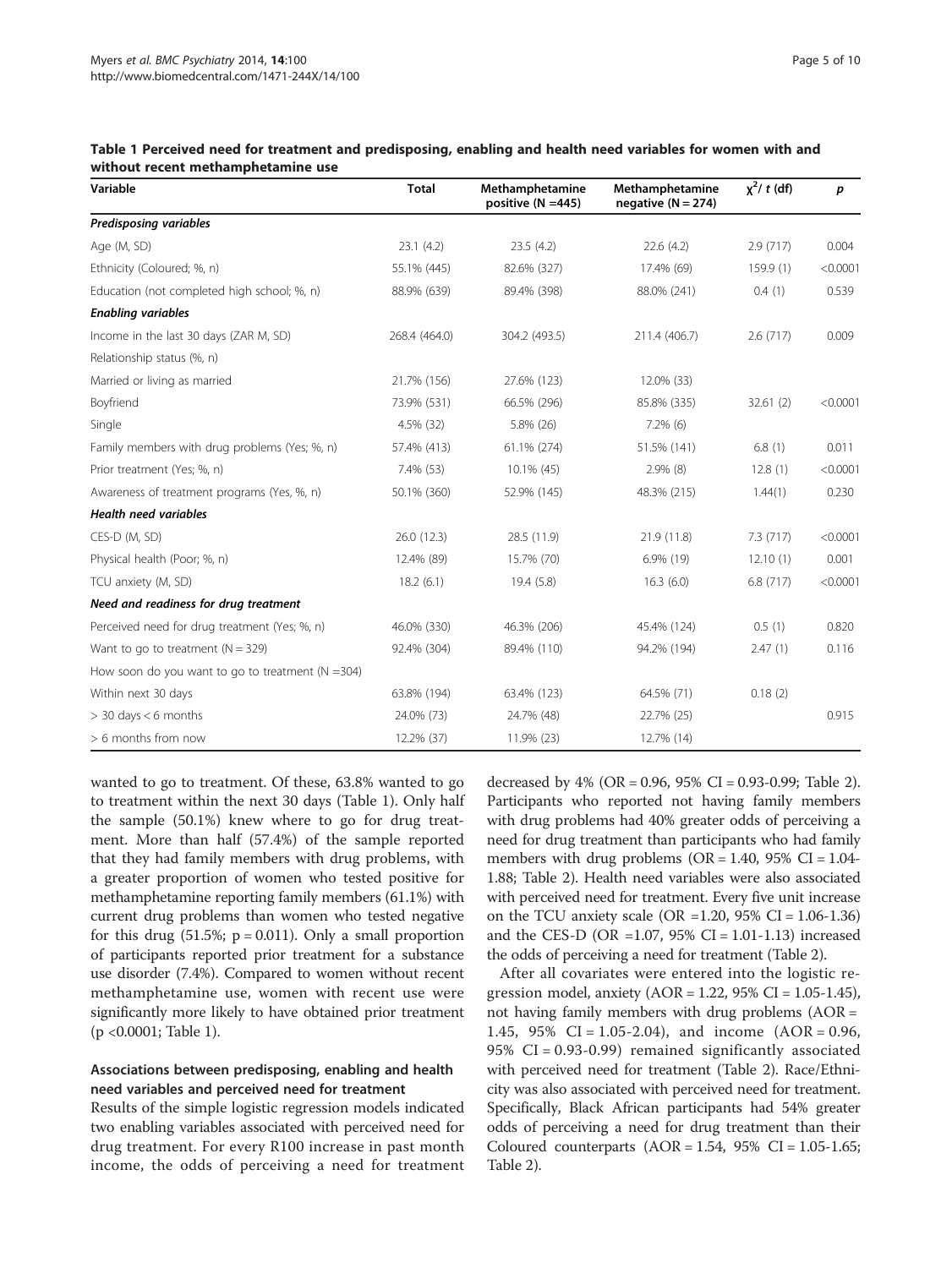| <b>Covariates</b>                       | Simple logistic regression |               |       | Multiple logistic regression |               |       |
|-----------------------------------------|----------------------------|---------------|-------|------------------------------|---------------|-------|
|                                         | OR <sup>a</sup>            | 95% Clb       | р     | AOR <sup>c</sup>             | 95% CI        | p     |
| Predisposing variables                  |                            |               |       |                              |               |       |
| Age                                     | 0.97                       | $0.74 - 1.88$ | 0.108 | 0.98                         | $0.94 - 1.01$ | 0.188 |
| Ethnicity (Black African)               | 1.21                       | $0.90 - 1.62$ | 0.212 | 1.54                         | $1.05 - 1.65$ | 0.027 |
| Education (Not completed high school)   | 1.18                       | $0.74 - 1.88$ | 0.501 | 0.93                         | $0.56 - 1.53$ | 0.760 |
| <b>Enabling variables</b>               |                            |               |       |                              |               |       |
| Relationship status (Reference married) |                            |               |       |                              |               |       |
| Boyfriend                               | 1.24                       | $0.86 - 1.78$ | 0.249 | 1.08                         | $0.73 - 1.60$ | 0.706 |
| Single                                  | 1.22                       | $0.57 - 2.62$ | 0.607 | 1.10                         | $0.50 - 2.42$ | 0.819 |
| Income in the last 30 days              | 0.96                       | 0.93-0.99     | 0.015 | 0.96                         | $0.93 - 0.99$ | 0.041 |
| Family with drug problems (No)          | 1.40                       | 1.04-1.88     | 0.027 | 1.45                         | 1.05-2.04     | 0.025 |
| Prior treatment (No)                    | 0.81                       | $0.46 - 1.42$ | 0.480 | 0.78                         | $0.42 - 1.43$ | 0.415 |
| Awareness of treatment services (Yes)   | 1.27                       | $0.95 - 1.71$ | 0.109 | 1.19                         | $0.86 - 1.65$ | 0.301 |
| Health need variables                   |                            |               |       |                              |               |       |
| CES-D                                   | 1.07                       | $1.01 - 1.13$ | 0.034 | 1.01                         | $0.99 - 1.03$ | 0.159 |
| TCU anxiety                             | 1.20                       | 1.06-1.36     | 0.003 | 1.22                         | $1.05 - 1.45$ | 0.017 |
| Physical health status (Good)           | 0.66                       | $0.42 - 1.03$ | 0.069 | 0.75                         | $0.46 - 1.22$ | 0.245 |

<span id="page-5-0"></span>Table 2 Unadjusted and adjusted associations between predisposing, enabling and health need variables and perceived need for drug treatment among young, substance-using women in Cape Town, South Africa

<sup>a</sup>OR = odds ratio.

<sup>b</sup>95% CI = 95% confidence intervals. c AOR = adjusted odds ratio. All predisposing, enabling and health need variables were entered into the multiple logistic regression model.

When we stratified the sample by methamphetamine use, having family members with drug problems was no longer significantly associated with perceived need for treatment (Table [3](#page-6-0)). Among participants who tested negative for methamphetamine, every R100 increase in past month income decreased the odds of perceiving a need for treatment by 13% (AOR = 0.87, 95% CI = 0.79- 0.96; Table [3\)](#page-6-0). Women who were aware of where to go for treatment had almost double the odds of perceiving a need for treatment relative to those who were unaware of services (AOR = 1.84, 95% CI 1.03-3.27). The health need variables of physical health status and anxiety were also significantly associated with perceived treatment need (Table [3](#page-6-0)). With every five unit increase in the TCU anxiety scale, the odds of perceiving a need for treatment increased 1.41 times  $(95\% \text{ CI} = 1.06 - 1.87; \text{ Table 3}).$  $(95\% \text{ CI} = 1.06 - 1.87; \text{ Table 3}).$  $(95\% \text{ CI} = 1.06 - 1.87; \text{ Table 3}).$  Finally, the odds of perceiving a need for treatment were six-fold greater among participants who reported poor health compared to those who reported ill health  $(AOR = 6.29,$ 95% CI = 1.56-25.64; Table [3\)](#page-6-0). No variables were significantly associated with perceived need for treatment among participants with recent methamphetamine use (Table [3\)](#page-6-0).

## **Discussion**

This study is among the first to explore factors associated with perceived need for treatment among young, substance-using women in a low- and middle-income country. Unlike US studies that indicate only 11% to

15% of individuals who should obtain substance use treatment are likely to perceive a need for treatment [[15](#page-8-0),[19-22\]](#page-8-0), 46% of participants in this study conveyed a need for substance use treatment. This considerably higher level of perceived need for treatment is probably because all participants were enrolled in an integrated substance use and HIV risk reduction intervention and as a result may have been motivated to address their drug use. Nonetheless, a considerable proportion of participants with substance use problems did not think they needed treatment. As perceived need is a critical step in help-seeking for substance use disorders [[12,13,20\]](#page-8-0) and because it is necessary for positive treatment outcomes [[18](#page-8-0)-[20\]](#page-8-0), these findings suggest that a substantial proportion of substance-using women from disadvantaged communities in Cape Town, South Africa may possibly benefit from brief interventions that build readiness to change and enhance perceived need for treatment.

In keeping with earlier studies [\[14,20](#page-8-0)-[22\]](#page-8-0) and with the BHSU theoretical framework [\[13\]](#page-8-0), various health need variables were associated with perceived need for treatment among young women. Psychological distress increased the likelihood of young women conveying the need for substance use treatment. However, when the sample was stratified by methamphetamine use, psychological distress was only significantly associated with perceived need for treatment among participants who tested negative for methamphetamine use. Similarly poor physical health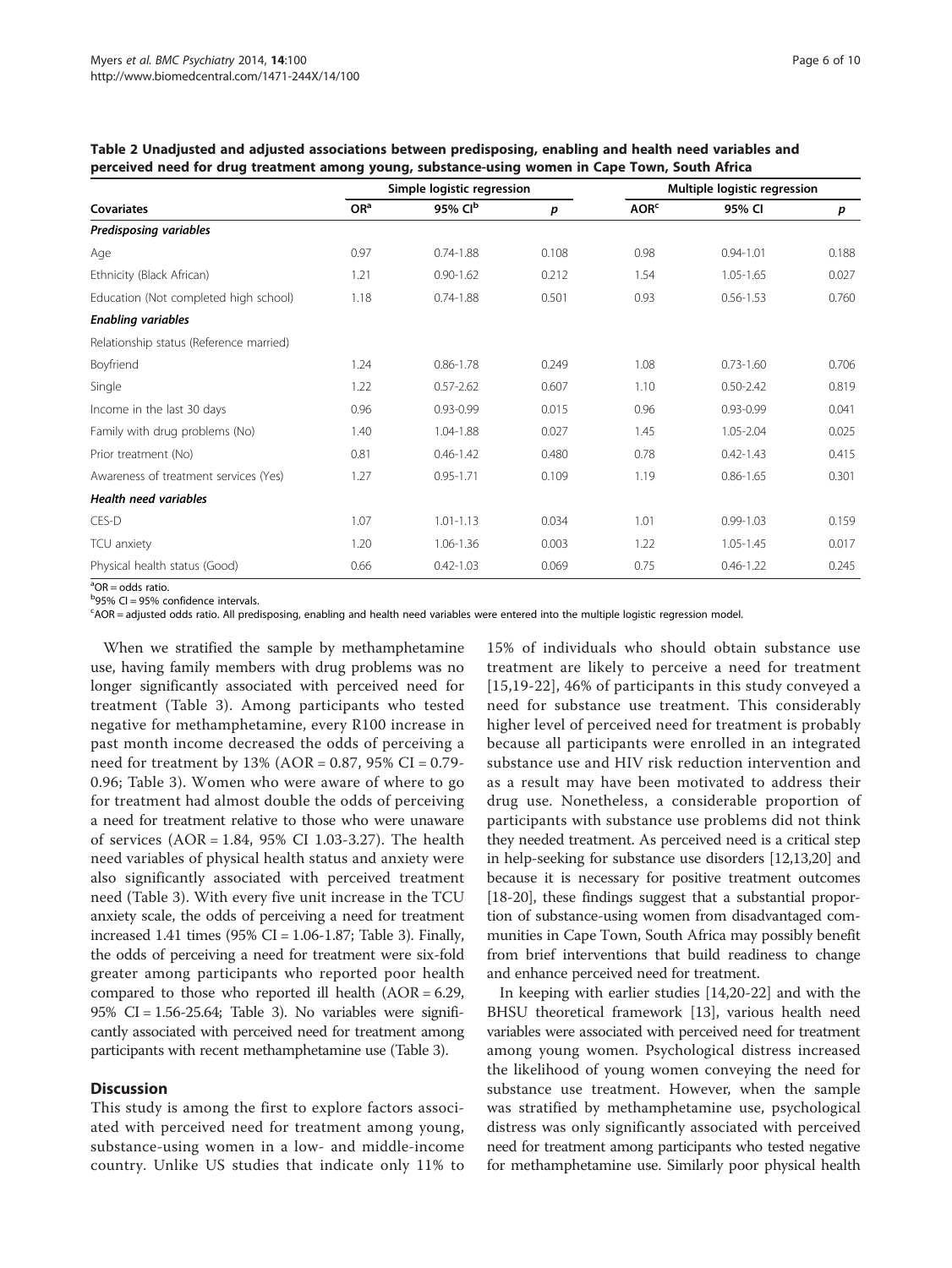|                                         | Methamphetamine positive |                                  |       | Methamphetamine negative |                     |       |
|-----------------------------------------|--------------------------|----------------------------------|-------|--------------------------|---------------------|-------|
| <b>Covariates</b>                       | AOR <sup>a</sup>         | $N = 445$<br>95% Cl <sup>b</sup> | р     | <b>AOR</b>               | $N = 274$<br>95% CI | p     |
| Predisposing variables                  |                          |                                  |       |                          |                     |       |
| Age                                     | 1.00                     | $0.96 - 1.05$                    | 0.873 | 0.93                     | $0.87 - 1.01$       | 0.058 |
| Ethnicity (Black African)               | 1.48                     | $0.89 - 2.46$                    | 0.131 | 1.96                     | $0.90 - 4.29$       | 0.091 |
| Education (Not completed high school)   | 0.87                     | $0.46 - 1.67$                    | 0.681 | 0.98                     | $0.41 - 2.31$       | 0.959 |
| <b>Enabling variables</b>               |                          |                                  |       |                          |                     |       |
| Relationship status (Reference married) |                          |                                  |       |                          |                     |       |
| Boyfriend                               | 1.32                     | $0.84 - 2.07$                    | 0.224 | 0.48                     | $0.19 - 1.20$       | 0.116 |
| Single                                  | 1.36                     | $0.57 - 3.26$                    | 0.486 | 0.30                     | $0.03 - 2.67$       | 0.282 |
| Income in the last 30 days              | 0.98                     | $0.94 - 1.02$                    | 0.378 | 0.95                     | $0.79 - 0.96$       | 0.039 |
| Family with drug problems (No)          | 0.66                     | $0.43 - 1.01$                    | 0.056 | 0.79                     | $0.45 - 1.39$       | 0.407 |
| Prior treatment (No)                    | 0.72                     | $0.37 - 1.34$                    | 0.328 | 1.97                     | $0.34 - 11.27$      | 0.448 |
| Awareness of treatment (Yes)            | 0.98                     | $0.65 - 1.48$                    | 0.924 | 1.84                     | 1.03-3.27           | 0.039 |
| <b>Health need variables</b>            |                          |                                  |       |                          |                     |       |
| CES-D                                   | 1.28                     | $0.92 - 1.15$                    | 0.626 | 1.14                     | $0.99 - 1.33$       | 0.079 |
| TCU anxiety                             | 1.08                     | $0.86 - 1.34$                    | 0.517 | 1.41                     | 1.06-1.87           | 0.020 |
| Physical health (poor)                  | 1.07                     | $0.62 - 1.85$                    | 0.812 | 6.29                     | 1.56-25.64          | 0.010 |

<span id="page-6-0"></span>Table 3 Adjusted associations between predisposing, enabling and health need variables and perceived need for treatment among young substance-using women in Cape Town, South Africa; stratified by methamphetamine use

a<br>AOR = adjusted odds ratio. All predisposing, enabling and health need variables were entered into the multiple logistic regression models.

<sup>b</sup>95% CI = 95% confidence intervals.

was only significantly associated with perceived need for treatment among participants with recent methamphetamine use. These findings were unexpected as participants who tested positive for methamphetamine had significantly more symptoms of depression and anxiety and were more likely to report poorer physical health than participants without recent methamphetamine use. These findings are in keeping with a large body of research which has demonstrated that people who use methamphetamine have poorer physical and mental health outcomes relative to people who use other types of drugs [[4,6,18,](#page-8-0)[37,38](#page-9-0)]. Among the enabling variables, income was significantly (albeit weakly) associated with perceived need for treatment for the overall sample, with the likelihood of recognizing a need for treatment increasing as income decreased. This is probably because income is a proxy indicator for socioeconomic stability [\[17,](#page-8-0)[39](#page-9-0)] and socioeconomic instability related to substance use may lead to help-seeking [\[17,](#page-8-0)[39](#page-9-0)]. Yet when the sample was stratified by methamphetamine use, this variable was only associated with treatment need among participants who tested negative for methamphetamine. These findings suggest that, at least for women without recent methamphetamine use, brief interventions to enhance perceived need for drug treatment should educate women about the negative health and socioeconomic consequences of continued drug use and how treatment can improve psychosocial functioning. Such interventions could potentially enhance women's perceived need for treatment, although this hypothesis requires testing in a randomized controlled trial.

There are several possible explanations for why these health need and socioeconomic factors were not associated with perceived need for treatment among methamphetamine-positive women. First, it is possible that women who use methamphetamine interpret symptoms of mental illness and physical ill-health as short-term consequences of methamphetamine intoxication and withdrawal, and therefore might not find these symptoms as distressing or as compelling to address as women who use other drugs. Another possibility is that they may feel that methamphetamine helps them with cope with life stressors and psychiatric problems [\[30\]](#page-9-0), thereby discounting the need for treatment. Third, the neurocognitive effects of methamphetamine [\[40\]](#page-9-0) may limit women's insight into how methamphetamine impairs psychosocial functioning. This in turn may negatively influence decision-making about the need for substance use treatment [\[39\]](#page-9-0). Regardless of the reason for these findings, our failure to find variables associated with perceived need for treatment among women who use methamphetamine point to the need for additional research in this population. In particular, qualitative research is needed to deepen our comprehension of the factors associated with perceived need for drug treatment among young women who use methamphetamine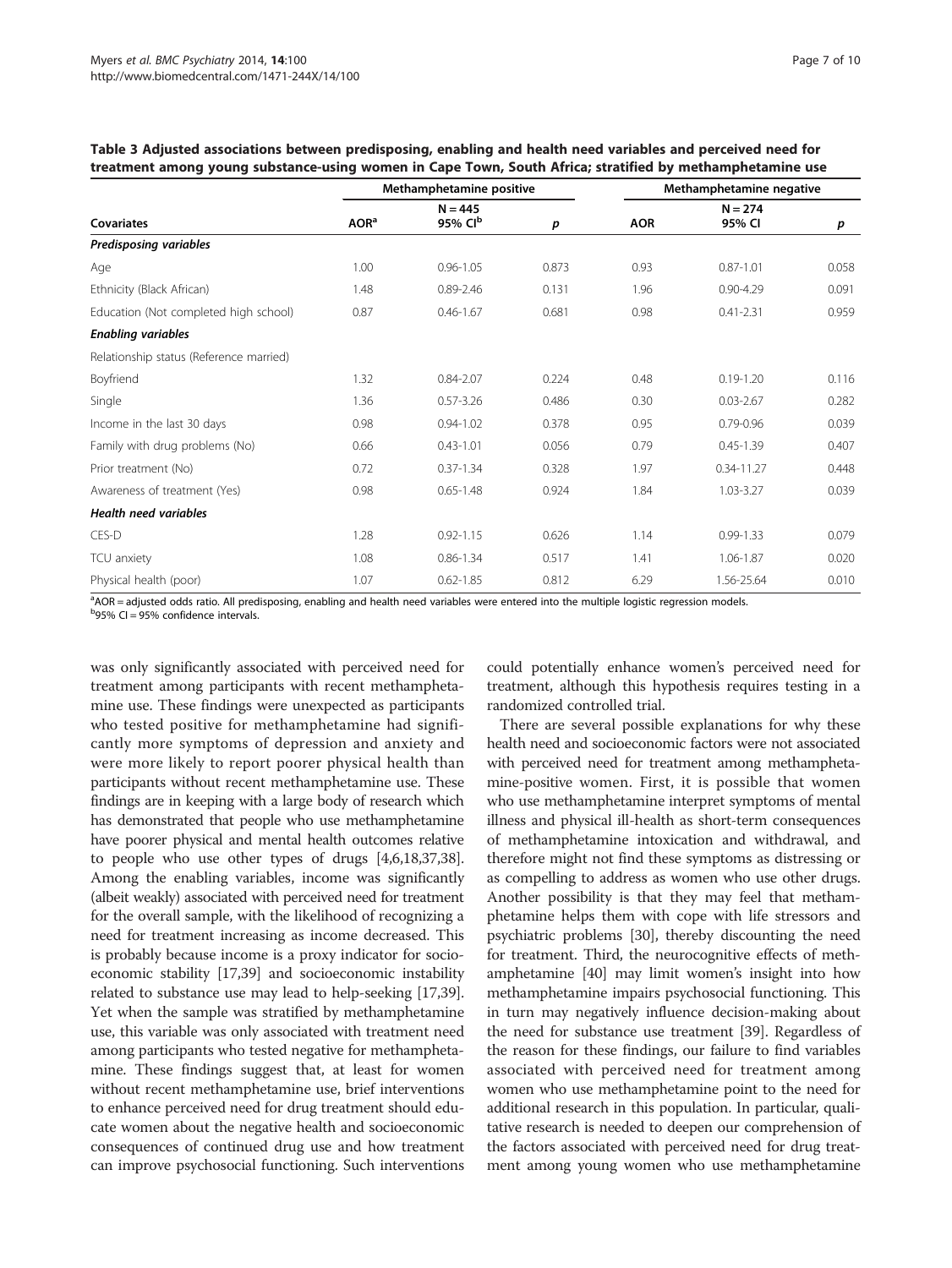and how physical and mental health status impact on perceived need for drug treatment in the context of methamphetamine use. In addition, quantitative research is needed to explore whether cognitive deficits among methamphetamine users impact on perceptions of functional psychosocial impairment and perceived need for treatment.

In addition, having family members with drug problems decreased the likelihood of perceiving a need for treatment among the overall sample. Having family members with drug problems might normalize drug use within the family system, thereby diminishing individuals' awareness of their own problematic drug use [[39](#page-9-0)] and reducing the likelihood that family members will encourage and support help seeking for drug use [[41](#page-9-0)]. As previous studies have noted that a lack of emotional and tangible social support for treatment-seeking impacts negatively on treatment initiation [[11](#page-8-0)[,30,42\]](#page-9-0), interventions that provide women with emotional support for changing their drug use and tangible support (such as assisting with childcare and providing transport to appointments) could potentially address barriers to treatment entry [[11](#page-8-0)] and enhance women's perceived need for drug treatment, although this hypothesis requires testing.

Finally, a large proportion of our sample recognized that they needed treatment, indicating substantial unmet treatment need among young women from disadvantaged communities in Cape Town. Almost all of these participants wanted to go to treatment, with the majority willing to enter treatment within the next 30 days. However, close to half the sample were unaware of where they could obtain treatment. As awareness of treatment programs was associated with perceived need for treatment among women who were methamphetamine-negative, treatment programs should consider ways in which they can improve their visibility within disadvantaged communities. Programs that conduct community-based outreach and screening to identify women who perceive a need for drug treatment and to link them to care may be helpful in addressing this treatment gap.

To successfully link young substance-using women to treatment, more work needs to be done to ensure that available services are a good fit for this underserved population. In this study, prior treatment for a substance use disorder was not significantly associated with perceived need for treatment, even though this variable has been consistently associated with need for treatment in the USA [\[15](#page-8-0),[18,22\]](#page-8-0). This suggests that young women who had previously obtained treatment may not have experienced prior treatment as sufficiently helpful to perceive a need for these services again, despite returning to substance use. This is not surprising as earlier research has shown that women from disadvantaged communities in Cape Town have some concerns about the appropriateness

and effectiveness of substance use treatment that limit treatment seeking [\[11,12](#page-8-0)]. Efforts to link young substanceusing women to treatment therefore should engage young substance-using women in discussions about their treatment and other service needs and perceptions of what constitutes acceptable and appropriate treatment. Information generated from these discussions may guide treatment providers on how to improve the fit of their services for young women.

Interpretation of these findings should however be considered in the light of some limitations. First, this paper was based on baseline data from a larger substance use and HIV risk reduction study. The strict inclusion and exclusion criteria of this randomized field experiment may have biased our ability to recruit a representative sample of substance-using women from poor communities in Cape Town. Our sample is likely biased towards women who do perceive their drug use to be problematic as some women who were eligible for this study declined to enroll as they did not see the need for an intervention. While this bias might have led to an over-reporting of perceived need for treatment, the main aim of this study was to examine correlates of perceived need rather than assess the prevalence of perceived need for treatment among this underserved population. Related to this, our choice of variables for these analyses was limited to those included in the larger experiment. As such, we were unable to explore potential associations between substance use severity, functional impairment and social support on perceived need for drug treatment. Future studies should consider including a broader range of covariates, including covariates that may be specific to the experiences of women such as number of dependent children, availability of child care and quality of relationship with partner. Third, as the sample was recruited from poor communities within Cape Town, the extent to which findings can be generalized to other parts of the province or country is unclear. Finally, the cross-sectional nature of the data makes it difficult to disentangle whether psychological distress and socioeconomic factors preceded or followed problematic substance use. Either could impact perceptions of need for treatment. To address this limitation, future research should consider prospective designs that enable researchers to unpack the temporal associations between variables associated with perceived need for treatment and explore whether perceived need for treatment predicts treatment initiation. These prospective studies will also be able to shed light on the temporal stability of perceived need for treatment, an area that has been under-researched.

## **Conclusions**

This study shows that a considerable proportion of young women who could potentially benefit from treatment for substance use disorders do not think they need treatment;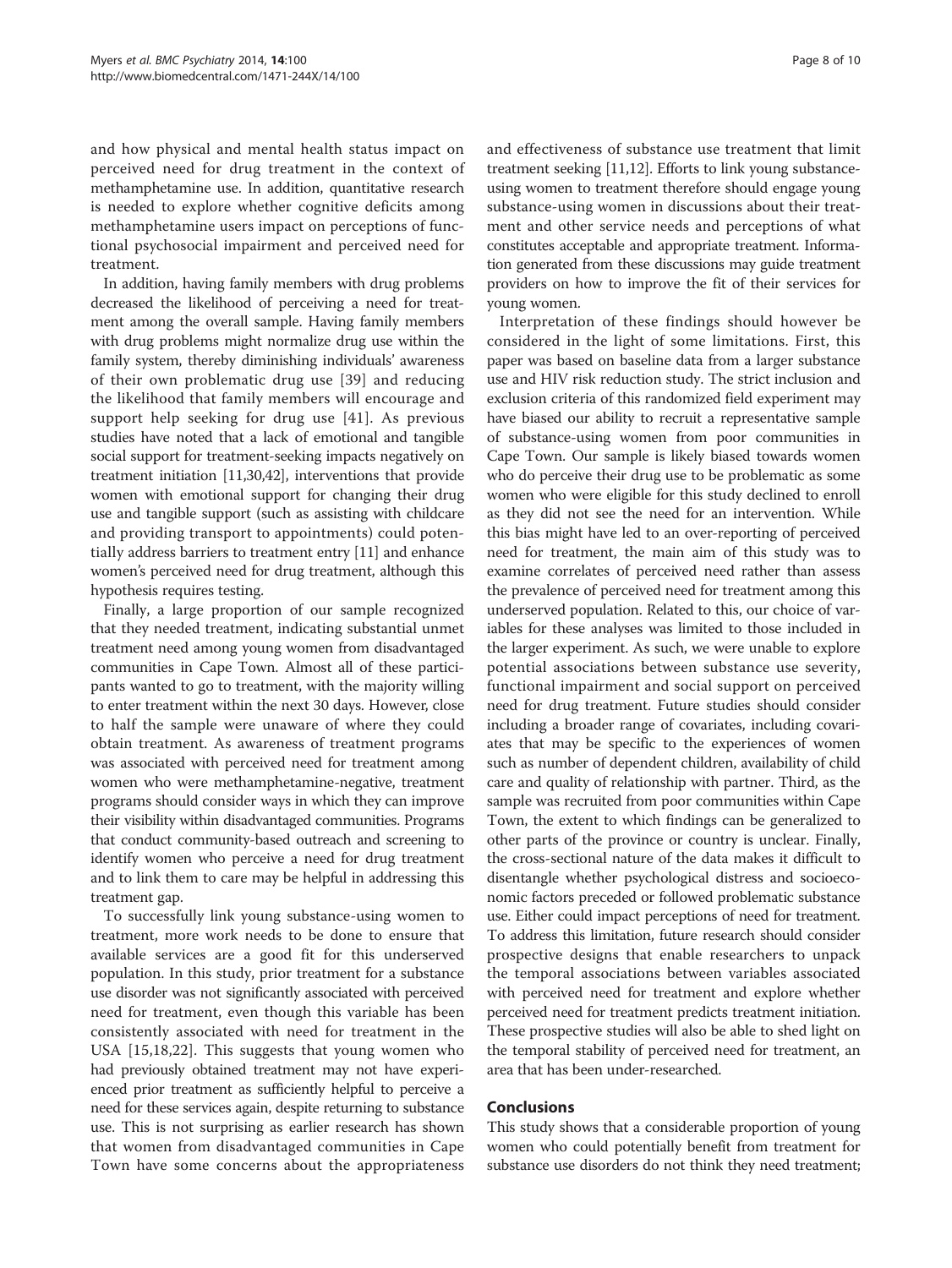<span id="page-8-0"></span>highlighting the need for interventions that enhance perceived need for treatment among young women from poor communities in Cape Town, South Africa. Findings also reflect the need for interventions that link women who perceive a need for treatment to care. Such interventions should address the informational barriers that hamper treatment uptake as well as develop organizational readiness to provide appropriate and acceptable services to women with multiple service needs. A multi-pronged approach to improving treatment initiation among this vulnerable and underserved population is essential for reducing the public health burden of untreated substance use disorders in the region.

#### Competing interests

The authors declare that they have no competing interests.

#### Authors' contributions

BM was a co-investigator on the study and was responsible for planning the paper, conducting the analyses and writing and reviewing all aspects of the manuscript. TLK and IAD assisted with the statistical analyses and writing the methods and results. WMW, TC and TLK and IAD reviewed the draft manuscript and provided critical comments and approved the final draft. WMW is the principal investigator for this project and senior author on this paper. She takes responsibility for the integrity of the data and the accuracy of the data analysis. All authors read and approved the final manuscript.

#### Acknowledgements

This study was funded by the Eunice Kennedy Shriver National Institute of Child Health and Human Development (NICHD) R01 HD058320 (Wechsberg). The content of this manuscript care solely the responsibility of the authors and do not necessarily represent the official views of the NIH. The NIH had no further role in the study design; in the collection, analysis and interpretation of data; in the writing of the paper; or in the decision to submit the paper for publication.

#### Author details

<sup>1</sup> Alcohol and Drug Abuse Research Unit, South African Medical Research Council, Cape Town, South Africa. <sup>2</sup>Department of Psychiatry and Mental Health, University of Cape Town, Cape Town, South Africa. <sup>3</sup>RTI International, Research Triangle Park, Raleigh, North Carolina, USA. <sup>4</sup>Gillings Global School of Public Health, University of North Carolina, Chapel Hill, North Carolina, USA. <sup>5</sup>Psychology in the Public Interest, North Carolina State University, Raleigh, North Carolina, USA. <sup>6</sup>Psychiatry and Behavioral Sciences, Duke University School of Medicine, Raleigh, North Carolina, USA.

#### Received: 22 January 2014 Accepted: 31 March 2014 Published: 4 April 2014

#### References

- 1. Herman AA, Stein DJ, Seedat S, Heeringa SG, Moomal H, Williams DR: The South African Stress and Health (SASH) study: 12-month and lifetime prevalence of common mental disorders. S Afr Med J 2009, 99:339–344.
- Pasche S, Myers B: Substance misuse trends in South Africa. Hum Psychopharmacol 2012, 27:338–341.
- Parry CDH, Plüddemann A, Myers B, Wechsberg WM, Flisher AJ: Methamphetamine and sexual risk behaviour in Cape Town, South Africa: a review of 8 studies conducted between 2004 and 2007. Afr J Psychiatry 2011, 14:372–376.
- 4. Wechsberg WM, Myers B, Kline TL, Carney T, Browne FA, Novak SP: The relationship of alcohol and other drug use typologies to sex risk behaviors among vulnerable women in Cape Town, South Africa. J AIDS Clin Res 2012, S1(15): 015.
- Burnhams NH, Dada S, Myers B: Social service offices as a point of entry into substance abuse treatment for poor South Africans. Subst Abuse Treat Prev Policy 2012, 7:22. doi:10.1186/1747-597X-7-22.
- 6. Plüddemann A, Flisher AJ, McKetin R, Parry C, Lombard C: Methamphetamine use, aggressive behavior and other mental health issues among high school students in Cape Town. Drug Alcohol Depend 2011, 109:14-19.
- 7. Temmingh H, Myers B: Clinical treatment of substance use disorders in South Africa. In Substance Use and Abuse in South Africa: Brain, Behavioural and Other Perspectives. Edited by Ellis G, Stein D, Meintjies E, Thomas K. Cape Town: University of Cape Town Press; 2012:329–366.
- 8. Myers B, Louw J, Pasche S: Inequitable access to substance abuse treatment services in Cape Town, South Africa. Subst Abuse Treat Prev Policy 2010, 5:28. doi:10.1186/1747-597X-5-28.
- Myers B, Louw J, Fakier N: Alcohol and drug abuse: removing structural barriers to treatment for historically disadvantaged communities in Cape Town. Int J Soc Welf 2008, 17:156–165.
- 10. Myers B, Vythylingum B: Women and alcohol. In Substance Use and Abuse in South Africa: Brain, Behavioural and Other Perspectives. Edited by Ellis G, Stein D, Meintjies E, Thomas K. Cape Town: University of Cape Town Press; 2012:71–86.
- 11. Myers B, Louw J, Pasche SE: Gendered barriers to substance abuse treatment utilization among disadvantaged communities in Cape Town, South Africa. Afr J Psychiatry 2011, 14:146-153.
- 12. Myers B, Fakier N, Louw J: Stigma, treatment beliefs, and substance abuse treatment use in historically disadvantaged communities. Afr J Psychiatry 2009, 12:218–222.
- 13. Andersen RM: Revisiting the behavioral model and access to medical care. Does it matter? J Health Soc Behav 1995, 36:1-10.
- DiClemente CC, Schlundt D, Gemmell L: Readiness and stages of change in addiction treatment. Am J Addict 2004, 13:103-119.
- 15. Hedden SL, Gfroerer JC: Correlates of perceiving a need for treatment among adults with substance use disorder. Results from a national survey. Addict Behav 2011, 36:1213–1222.
- 16. Jones HE, Browne FA, Myers BJ, Carney T, Ellerson RM, Kline TL, Poulton W, Zule WA, Wechsberg WM: Pregnant and non-pregnant women in Cape Town, South Africa: drug use, sexual behaviour and the need for comprehensive services. Int J Pediatrics 2011. article ID 353410, 8 pages.
- 17. Wechsberg WM, Wu L, Zule WA, Parry CD, Browne FA, Luseno WK, Kline T, Gentry A: Substance abuse, treatment needs and access among female sex workers and non-sex workers in Pretoria. Subst Abuse Treat Prev Policy 2009, 4:11. doi:10.1186/1747-597X-4-11.
- 18. Falck RS, Wang J, Carlson RG, Krishnan LL, Leukefeld C, Booth BM: Perceived need for substance abuse treatment among illicit stimulant drug users in rural areas of Ohio, Arkansas, and Kentucky. Drug Alcohol Depend 2007, 91:107–114.
- 19. Kertesz SG, Larson MJ, Cheng DM, Tucker JA, Winter M, Mullins A, Saitz R, Samet JH: Need and non-need factors associated with addiction treatment utilization in a cohort of homeless and housed urban poor. Med Care 2006, 44:225–233.
- 20. Mojtabai R, Crum RM: Perceived unmet need for alcohol and drug use treatments and future use of services: Results from a longitudinal study. Drug Alcohol Depend 2013, 127:59–64.
- 21. Edlund MJ, Booth BM, Feldman ZL: Perceived need for treatment for alcohol use disorders: Results from two national surveys. Psychiatr Serv 2009, 60:1618–1628.
- 22. Grella CE, Karno MP, Warda US, Moore AA, Niv N: Perceptions of need and help received for substance dependence in a national probability survey. Psychiatr Serv 2009, 60:1068–1074.
- 23. Mojtabai R, Olfson M, Mechanic D: Perceived need and help-seeking in adults with mood, anxiety, or substance use disorders. Arch Gen Psychiatry 2002, 59:77–84.
- 24. Edlund MJ, Unutzer J, Curran GM: Perceived need for alcohol, drug and mental health treatment. Soc Psychiatry Psychiatr Epidemiol 2006, 41:480–487.
- 25. Calsyn RJ, Winter JP: Predicting four types of service needs in older adults. Eval Program Plann 2001, 24:157–166.
- 26. Lundgren N: Oral health and self-perceived oral treatment need of adults in Sweden. Swed Dent J 2012, 223:10–76.
- 27. Wechsberg W, Jewkes R, Novak SP, Kline T, Myers B, Browne FA, Carney T, Lopez AAM, Parry C: A brief intervention for drug use, sexual risk behaviours and violence prevention with vulnerable women in South Africa: a randomized trial of the Women's Health CoOp. BMJ Open 2013, 3:e002622. doi:10.1136/BMJopen-002622.
- 28. Wechsberg WM, Karg RS, Luseno W, Young S, Myers B, Parry CDH: Alcohol, cannabis, and methamphetamine use and other risk behaviors among black and Coloured South African women: a small randomised trial in the Western Cape. Int J Drug Policy 2008, 19:130-139.